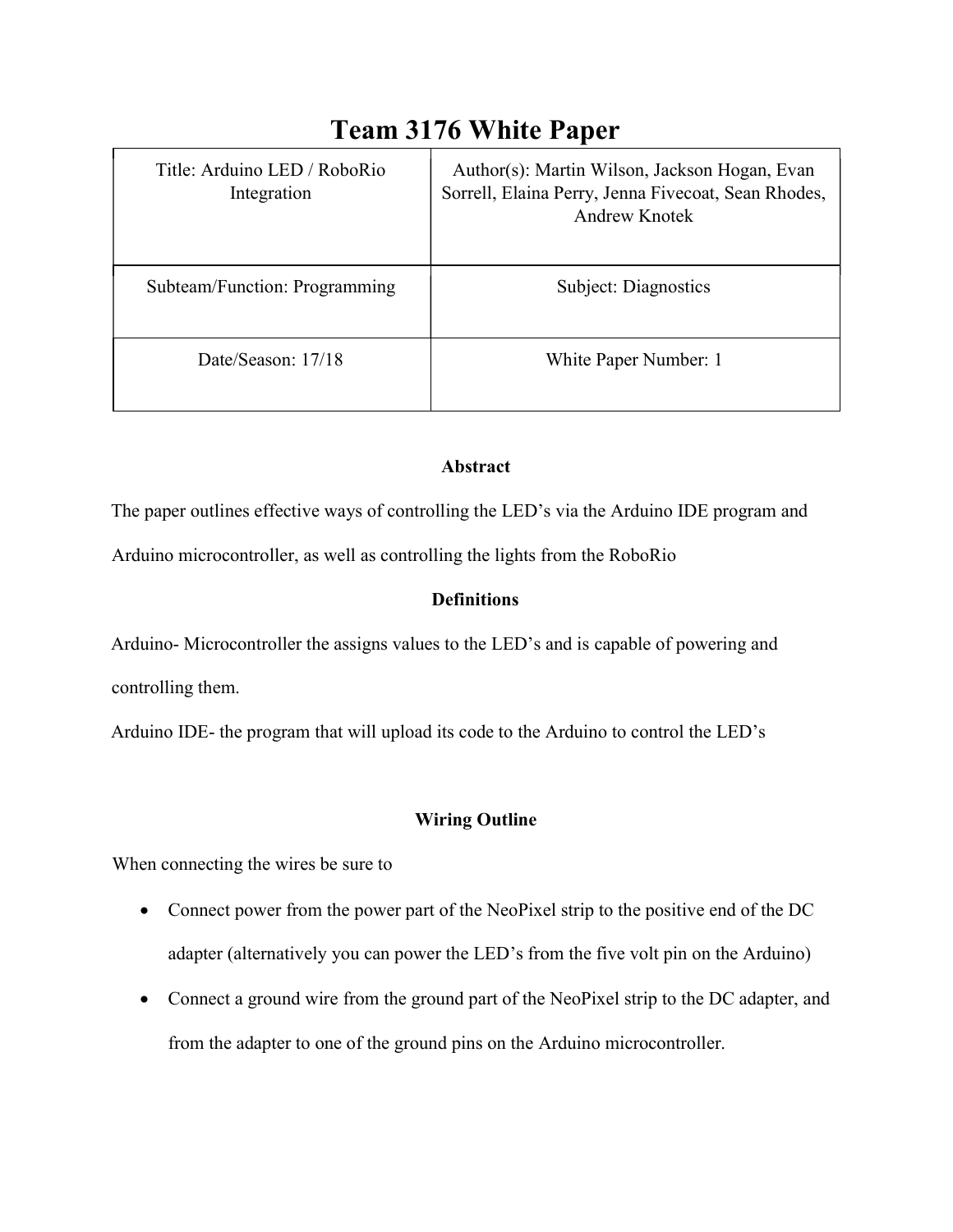Be sure to connect the 1000uF capacitor to the DC adapter if you use it (a diagram for a

DC adapter show below)



- Connect the DI wire to a 470 ohm resistor and plug that into whatever PIN you assign in the Arduino IDE
- Connect ground first and disconnect ground last

# Setting Up the NeoPixel Library

The first thing to do when creating a NeoPixel program on a computer is to import the

NeoPixel library with the following steps:

• Click the "Sketch" tab

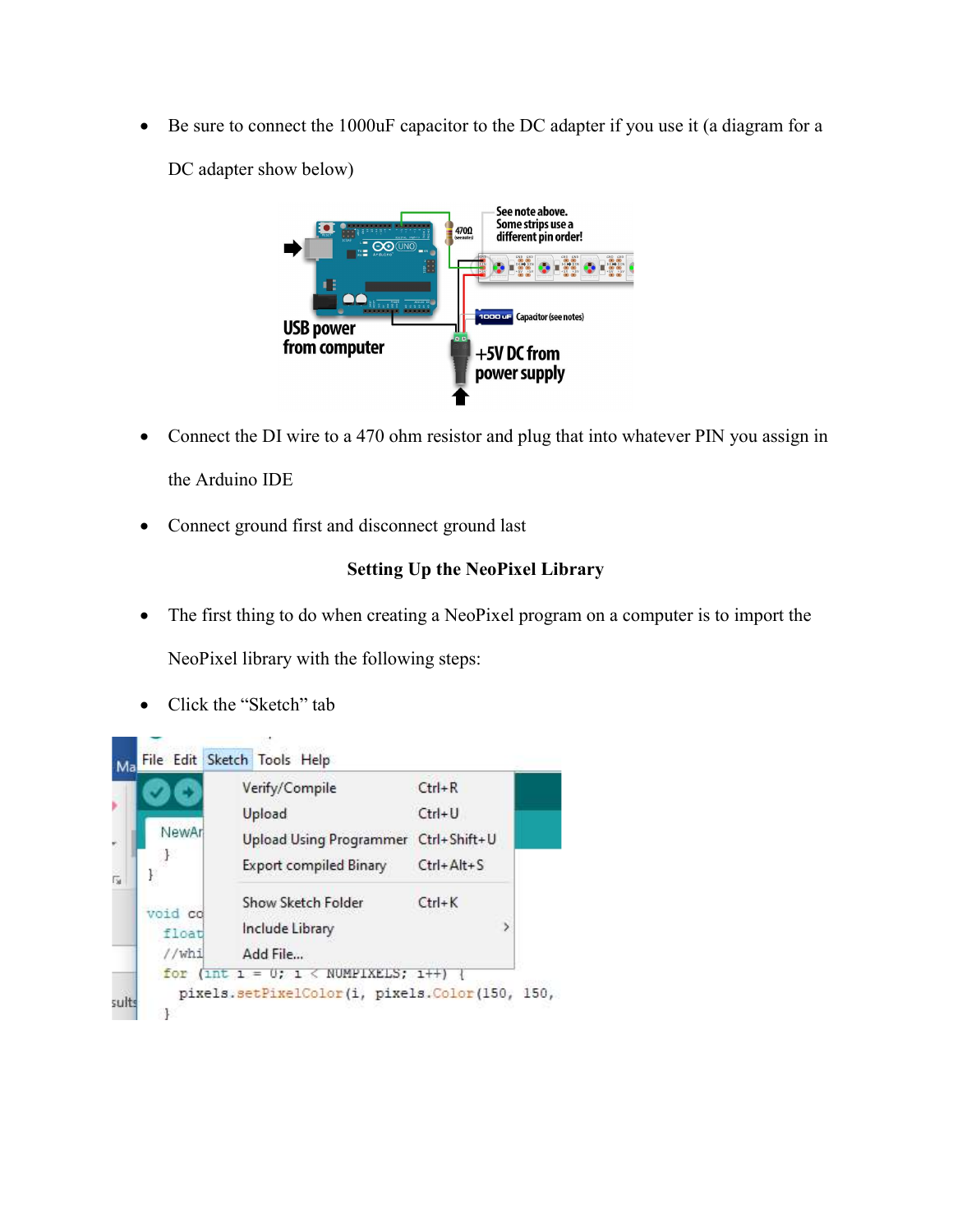Mouse over "Include Library" and click "Manage Library"

|     | Sketch Tools Help              |                  |                  |
|-----|--------------------------------|------------------|------------------|
|     | Verify/Compile                 | $Ctrl + R$       |                  |
|     | Upload                         | $Ctrl+U$         |                  |
|     | <b>Upload Using Programmer</b> | Ctrl+Shift+U     |                  |
|     | Export compiled Binary         | $Ctrl + Alt + S$ |                  |
|     | Show Sketch Folder             | $Ctrl+K$         |                  |
|     | Include Library                |                  | Manage Libraries |
|     | Add File                       |                  | Add .ZIP Library |
| 1nt | NUMPIXELS;                     | $1++$            |                  |

Search "Adafruit NeoPixel" and click on the library

| Type All                                                      |         | Topic All | $\circ$                                               | Adafruit Neopixel                                                                                                                    |        |
|---------------------------------------------------------------|---------|-----------|-------------------------------------------------------|--------------------------------------------------------------------------------------------------------------------------------------|--------|
| Adafruit DMA neopixel library by Adafruit<br>More info        |         |           |                                                       | Arduino library for neopixel DMA on samd21 microcontroller Arduino library for neopixel DMA on samd21 microcontroller                |        |
| Adafruit NeoMatrix by Adafruit                                |         |           |                                                       | Adafruit_GFX-compatible library for NeoPixel grids Adafruit_GFX-compatible library for NeoPixel grids                                |        |
|                                                               |         |           |                                                       |                                                                                                                                      |        |
|                                                               |         |           | Adafruit NeoPixel by Adafruit Version 1.1.3 INSTALLED | Arduino library for controlling single-wire-based LED pixels and strip. Arduino library for controlling single-wire-based LED pixels |        |
| More info<br>and strip.<br>More info<br>Select version $\vee$ | Install |           |                                                       |                                                                                                                                      | Update |

# Important Methods and Practices for the Arduino IDE

 $\bullet$  #define PIN X Defines a PIN to use on the microcontroller(Replace X with the pin

you choose)

- $\bullet$  #define NUMPIXELS  $X$  Defines a number of pixels X that are on the strip
- $\bullet$  #ifdef  $\_\text{AVR}$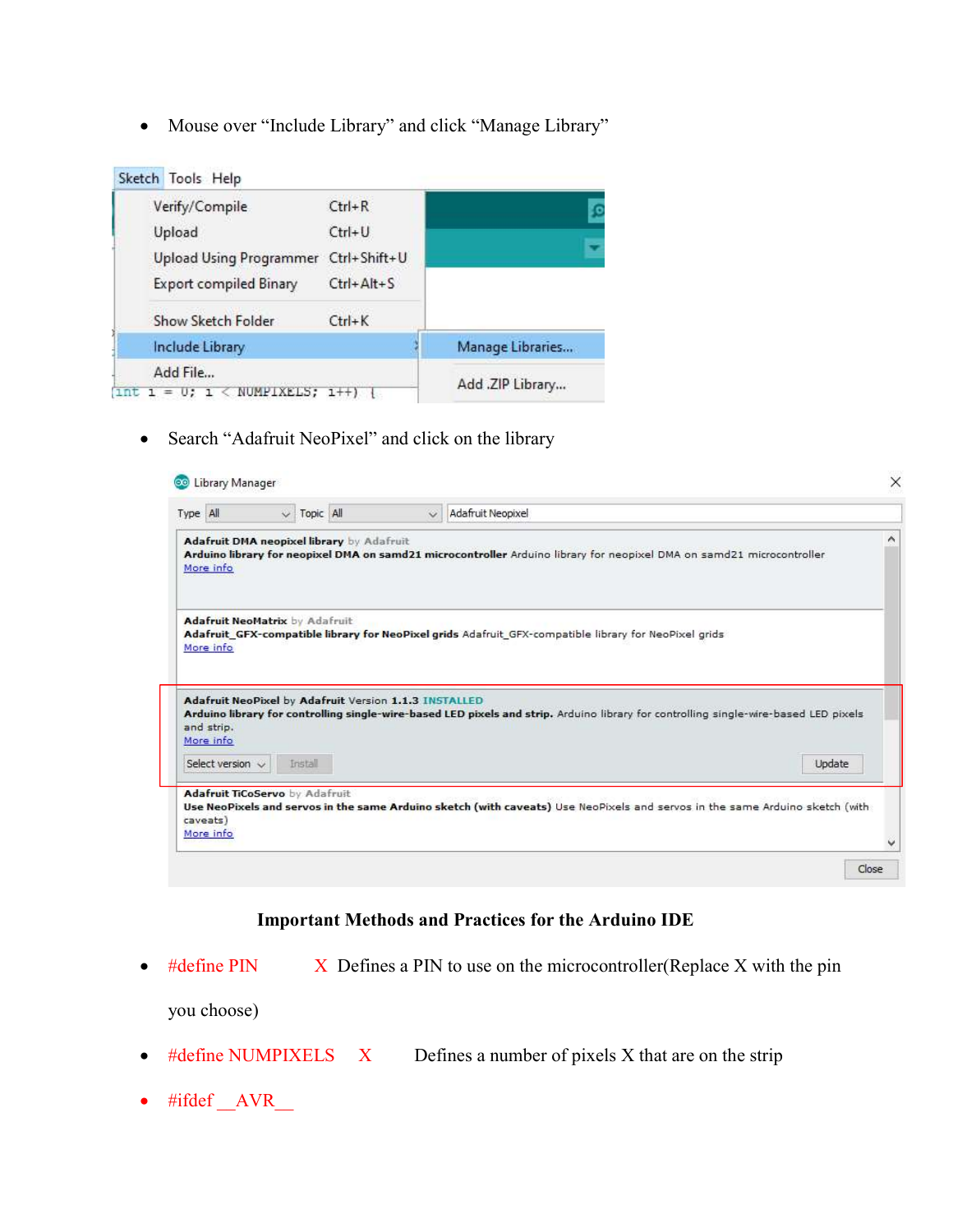### #include <avr/power.h>

#### #endif

These lines initialize the language

This is an example of the initialization of those lines

#include <Adafruit\_NeoPixel.h>

#include <Wire.h>

#ifdef \_\_AVR\_\_

#include <avr/power.h>

#endif

 $\#$ define PIN 8

#define NUMPIXELS 150

Adafruit\_NeoPixel pixels = Adafruit\_NeoPixel(NUMPIXELS, PIN, NEO\_GRB +

NEO\_KHZ800);

• The following method is a replacement for the delay() method:

void wait(long x) { long currentTime =  $m$ illis();

long goTime = millis() + x;

while (currentTime < goTime) {

 $currentTime = millis();$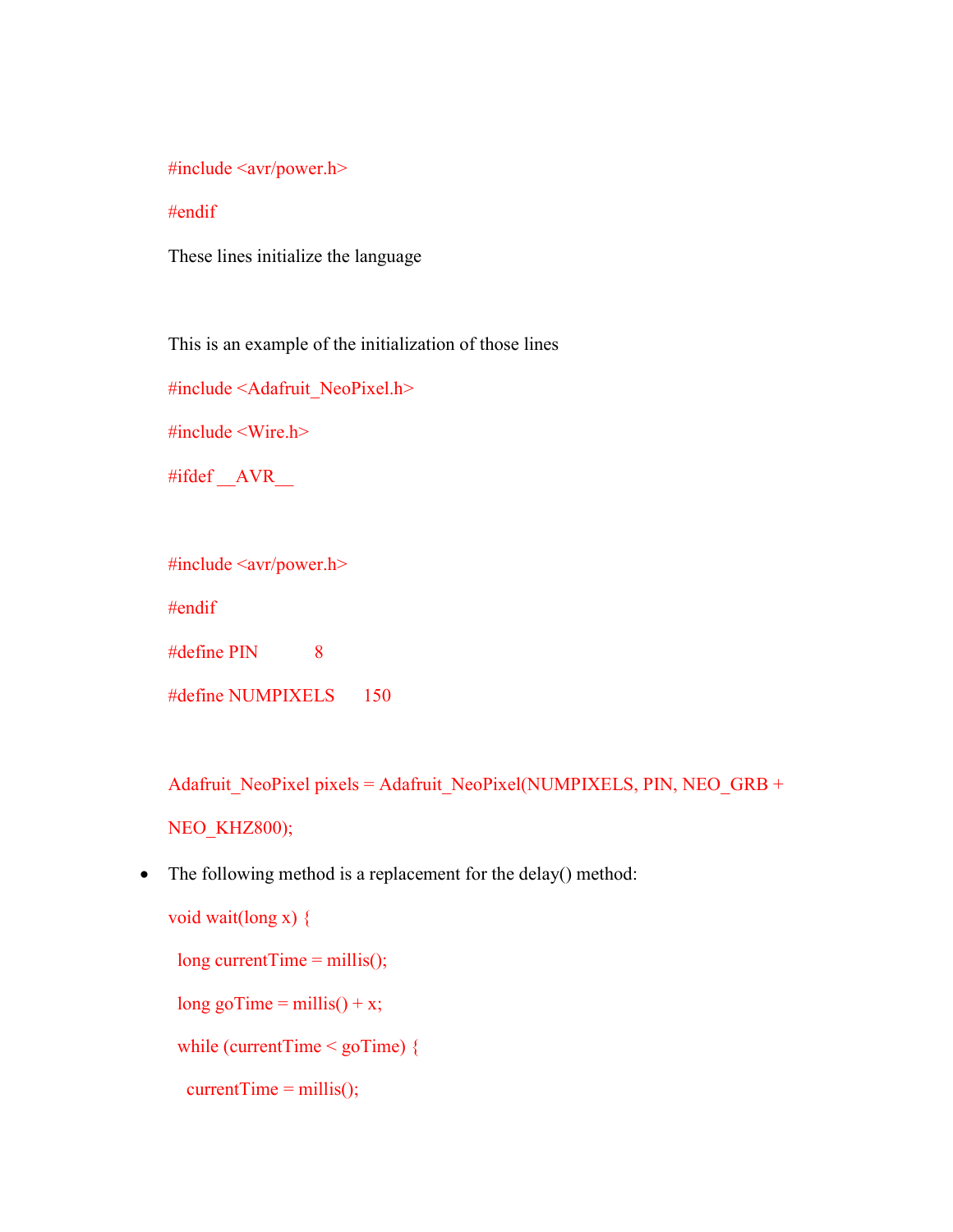}

- The issue with the delay() method is that it pauses the processor so it cannot accept inputs. This method serves as a solution for this problem.
- This line gives each pixel an ID:

Adafruit\_NeoPixel pixels = Adafruit\_NeoPixel(NUMPIXELS, PIN, NEO\_GRB + NEO KHZ800);

- This method sets a pixel to a color: pixels.setPixelColor(<pixelID>, pixels.Color(<Red Value>, <Green Value>, <Blue Value>);
- This method initializes the pixel library:

```
pixels.begin();
```
 When attempting to light a strip, it is bad practice to light up LED's line by line. Instead, use the following code segments to achieve the same effect in a cleaner way.

```
//Every other LED beginning with the first
```

```
for (int i = 0; i < NUMPIXELS; i += 2) {
```

```
 pixels.setPixelColor(i, pixels.Color(0, 0, 0));
```

```
 }
```

```
//Every other LED beginning with the second
```

```
for (int i = 1; i < NUMPIXELS; i += 2) {
```
pixels.setPixelColor(i, pixels.Color(150, 0, 150));

}

pixels.show();